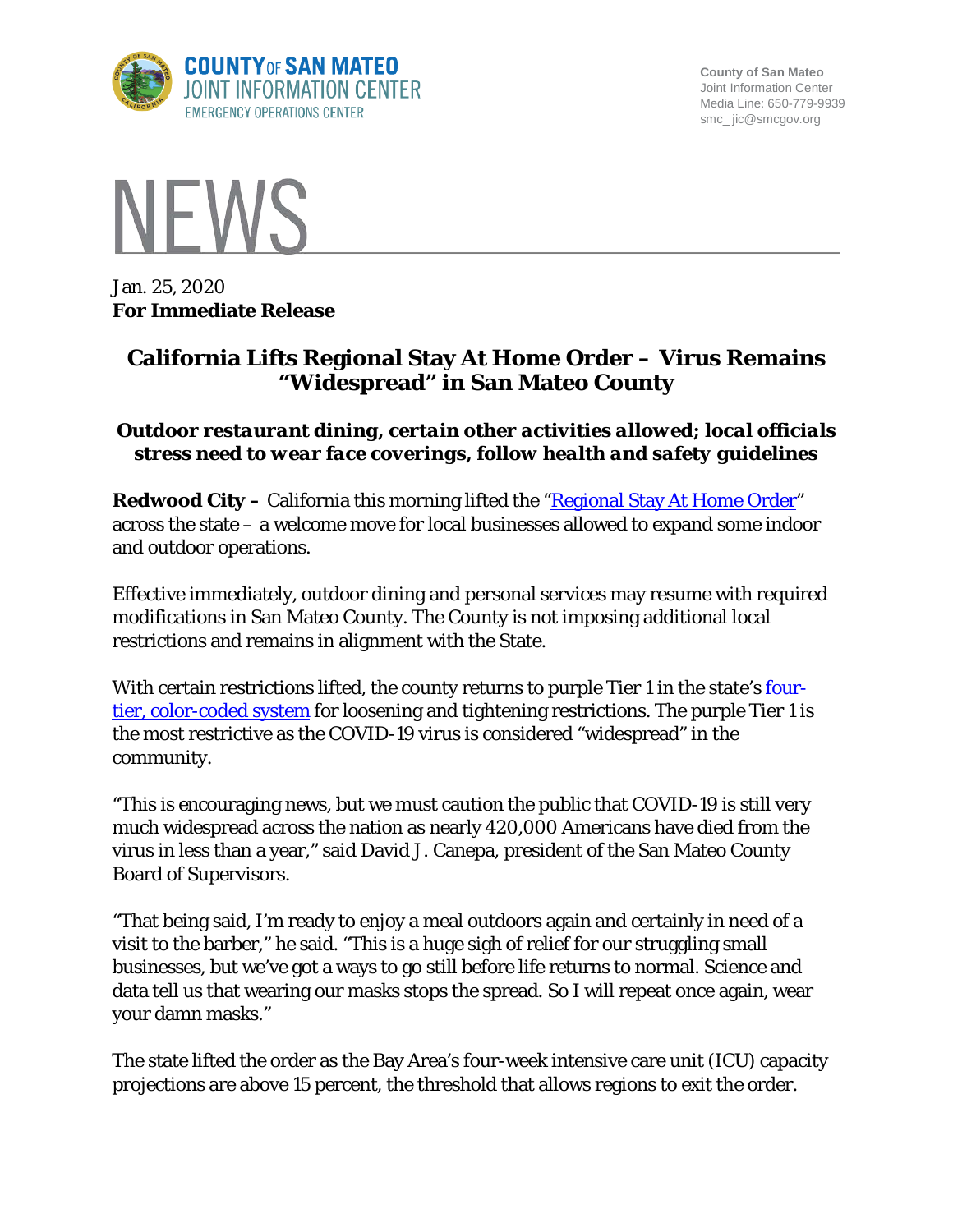The [Limited Stay at Home Order,](https://www.cdph.ca.gov/Programs/CID/DCDC/Pages/COVID-19/limited-stay-at-home-order.aspx) which limits non-essential activities between the hours of 10 p.m. and 5 a.m., expires with the Regional Stay At Home Order ending.

The County of San Mateo follows all applicable California COVID-19 restrictions and guidelines and is fully aligned with the state's **Blueprint for a Safer Economy**.

# **Activity and Business Restrictions Under Purple Tier 1, according to State guidelines:**

#### **Restaurants (Dine In)**

Outdoors only with modifications (takeout and delivery open with modifications)

#### **Gatherings**

Outdoors only with modifications No more than three households

#### **Places of Worship**

Outdoor only with modifications

**Movie Theaters, Gyms and Fitness Centers, Museums, Zoos and Aquariums** Outdoor only with modifications

# **Hair Salons, Barbershops, Personal Care Services**

Open indoors with modifications

### **All Retail (except stand-alone grocers), Shopping Centers, Malls, Swap Meets**

 Open indoors with modifications Maximum 25% capacity Closed common areas Closed food courts

### **Offices for Non-Essential Workers**

Remote only

### **Outdoor Playgrounds/Recreational Facilities**

Open with modifications

All businesses are required to follow [industry-specific guidance.](https://covid19.ca.gov/industry-guidance/)

While there are positive signs that the virus is spreading at a slower rate across the state, the COVID-19 pandemic is far from over. It is still critical that Californians continue to: